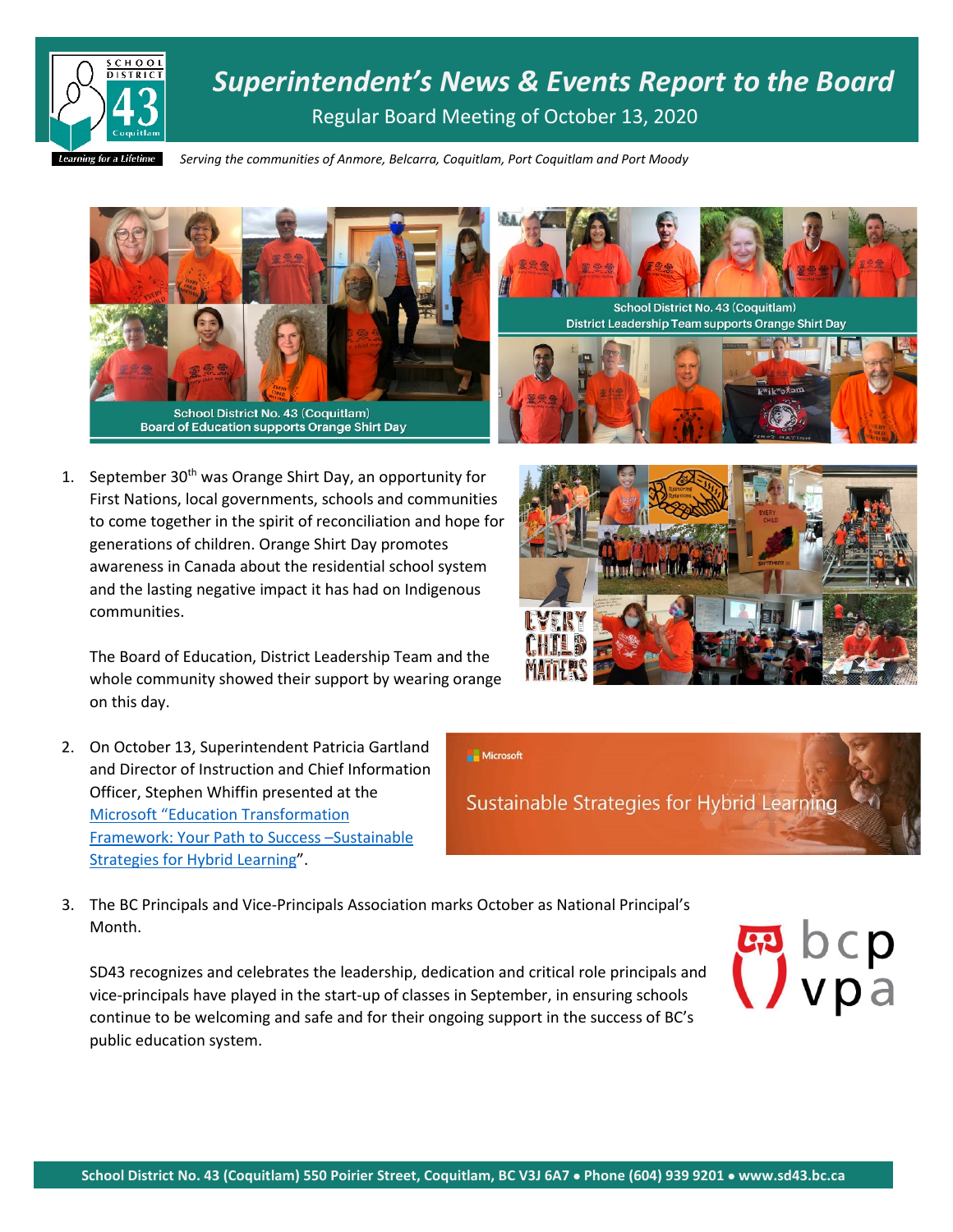

*Superintendent's News & Events Report to the Board* Regular Board Meeting of October 13, 2020

*Serving the communities of Anmore, Belcarra, Coquitlam, Port Coquitlam and Port Moody*

- 4. Terry Fox continues to inspire SD43 schools to run and raise money for cancer research. Below are some of the initiatives in district schools
	- On September 30, the Terry Fox Secondary School's Link Crew students organized "Toonies for Terry" and continued with more fundraising activities throughout the week. View more fundraising efforts on their Instagram page [here.](https://www.instagram.com/tfsraven/)
	- Gleneagle Secondary Leadership 12 students created a virtual assembly to remember and honour Terry Fox's legacy on October 6, 2020. Thank you to Mr. Trovato and the vocal jazz group for singing the national anthem.
- 5. On October 19, Translink will be hosting a webinar to inform the community on how they are adapting to change due to COVID-19 and what they are doing to keep transit users safe.
- 6. Every fall, SD43 honours and appreciates employees who have dedicated their time, talent, efforts, and accomplishments to the district for 5, 10, 15, 20 and 25 years.

The Board of Education wishes these employees all the best and recognizes their contributions throughout the years supporting the success of all learners.

7. On October 5, SD43 Learning Services hosted an online webinar, "Helping Children Chase Away Worry: Understanding and Managing Anxiety in Children" to help support SD43 parents and caregivers in understanding how to help children manage their worries.